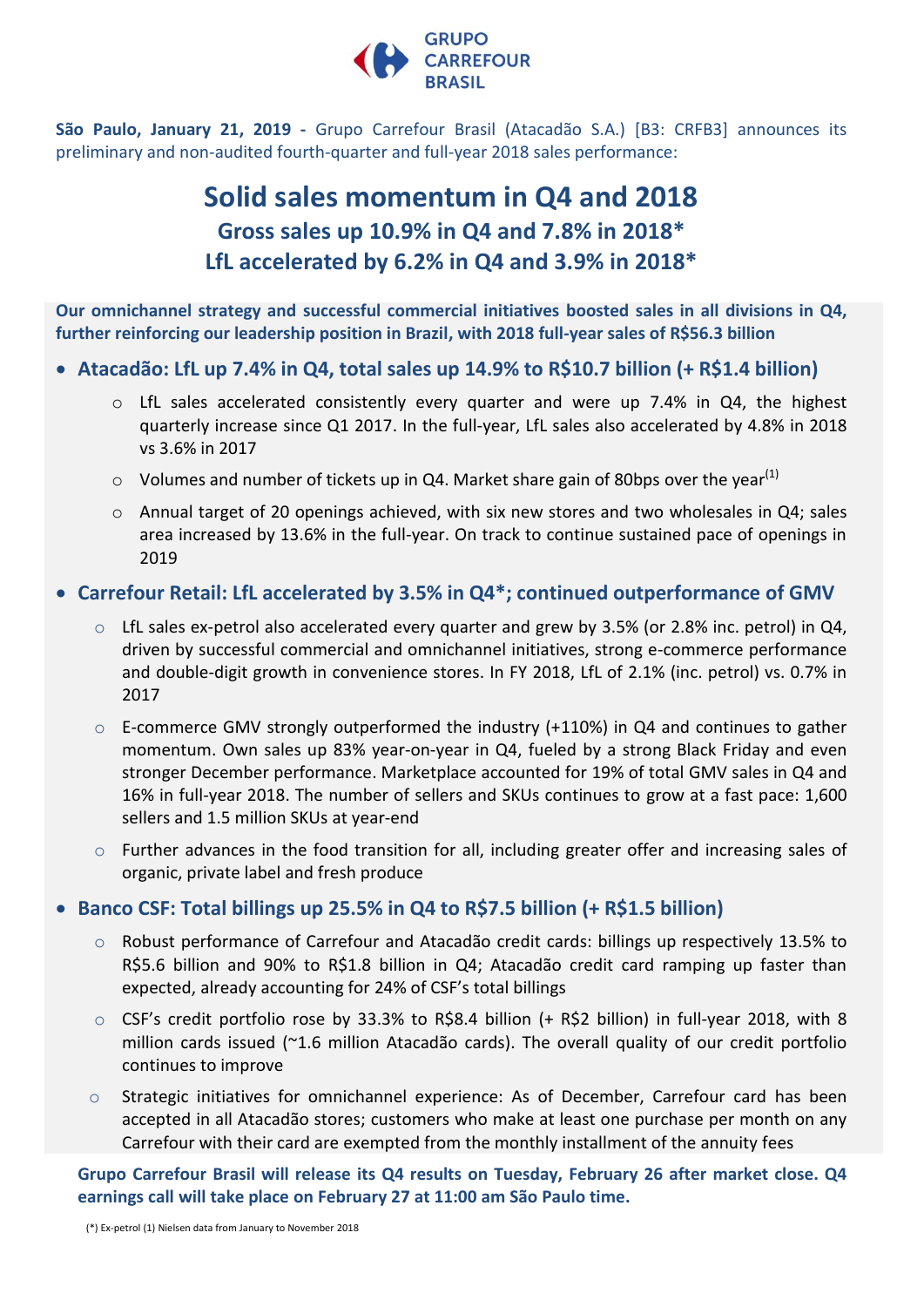# **Q4 AND 2018 CONSOLIDATED SALES**

**In Q4 2018**, **Grupo Carrefour Brasil's consolidated sales reached R\$15.8 billion,** with growth accelerating to 10.2%, **the first quarterly double-digit sales growth since Q4 2016.** In 2018, Grupo Carrefour Brasil's consolidated gross sales reached R\$56.3 billion, up 7.6%. The IPCA Food at Home inflation index stood at 4.1% in Q4, confirming the end of the food deflation phase that began in mid-2017.

**Grupo Carrefour Brasil posted sales growth of 6.2% on a like-for-like basis ex-petrol (or 5.8% inc. petrol) in Q4, the highest level since Q1 2017.** This quarter included a favorable calendar impact of 0.2%. In full-year 2018, LfL growth was 3.9% ex-petrol versus 3.0% in 2017.

|                           | 2017 |                |                | 2018    |      |                |                |      |
|---------------------------|------|----------------|----------------|---------|------|----------------|----------------|------|
|                           |      |                |                |         |      |                |                |      |
| Like-for-Like ex-calendar | Q1   | Q <sub>2</sub> | Q <sub>3</sub> | Q4      | Q1   | Q <sub>2</sub> | Q <sub>3</sub> | Q4   |
| Atacadão                  | 6.3% | 4.9%           | 1.6%           | 2.2%    | 0.5% | 4.5%           | 6.2%           | 7.4% |
| Carrefour ex-petrol       | 3.9% | 3.6%           | 0.1%           | $-0.1%$ | 0.1% | 0.8%           | 2.5%           | 3.5% |
| Carrefour inc. petrol     | 3.0% | 1.5%           | $-0.3%$        | $-1.0%$ | 0.1% | 2.1%           | 3.0%           | 2.8% |
| Consolidated ex-petrol    | 5.5% | 4.5%           | 1.1%           | 1.4%    | 0.4% | 3.4%           | 5.1%           | 6.2% |
| Consolidated inc. petrol  | 5.0% | 3.8%           | 1.0%           | 1.0%    | 0.5% | 3.6%           | 5.1%           | 5.8% |

Calendar effect was +0.2% in Q4.

**Expansion accounted for a further 4.3% of sales growth in Q4 (and 4.0% in FY2018), mainly as a result of new Atacadão stores.** Our expansion strategy continues to favor higher return formats with a greater emphasis on Cash & Carry: in Q4, we opened six new Cash & Carry stores, two wholesales, four Market and two Express. Grupo Carrefour Brasil's total store network at end 2018 reached 660 stores.

# **SALES BY SEGMENT – Q4 AND 2018**

|             | Q4 2018                       |                     |                          |           | 2018                   |                               |                   |                   |                  |                        |
|-------------|-------------------------------|---------------------|--------------------------|-----------|------------------------|-------------------------------|-------------------|-------------------|------------------|------------------------|
|             | <b>Gross Sales</b><br>(R\$MM) | LFL $w/o$<br>petrol | <b>LFL</b> inc<br>petrol | Expansion | <b>Total</b><br>Growth | <b>Gross Sales</b><br>(R\$MM) | LFL w/o<br>petrol | LFL inc<br>petrol | <b>Expansion</b> | <b>Total</b><br>Growth |
| Atacadão    | 10,698                        | 7.4%                | .4%                      | 7.0%      | 14.9%                  | 37.579                        | 4.8%              | 4.8%              | 5.6%             | 10.2%                  |
| Carrefour   | 5.123                         | 3.5%                | 2.8%                     | $-0.7%$   | 1.6%                   | 18,764                        | 1.8%              | 2.1%              | 0.8%             | 2.6%                   |
| Gross sales | 15,821                        | 6.2%                | 5.8%                     | 4.3%      | 10.2%                  | 56.343                        | 3.9%              | 3.9%              | 4.0%             | 7.6%                   |

#### **Atacadão: Accelerating growth on further gains in volumes and average ticket**

Atacadão's Q4 gross sales were up 14.9% to R\$10.7 billion, of which 7.4% LfL. LfL sales growth accelerated quarter after quarter throughout the year, attesting to the strength of its commercial model. Atacadão's Q4 sales performance reflects continuous gains in volumes, an increase in average ticket and more favorable commodity prices.

In full-year 2018, Atacadão's sales were 10.2% higher at R\$37.6 billion, driven by 4.8% LfL growth and 5.6% expansion. In the first 11 months of 2018, Atacadão gained 80bps of market share (Nielsen).

The decision to accelerate expansion to 20 new stores per year from 10-12 stores previously has resulted in a consistent increase in the contribution of expansion every quarter this year. Expansion brought an additional 7.0% growth in sales in Q4 (vs 6.0% in Q3, 5.1% in Q2 and 4.3% in Q1), with most of the openings in cities where Atacadão was not yet present. Atacadão opened six stores and two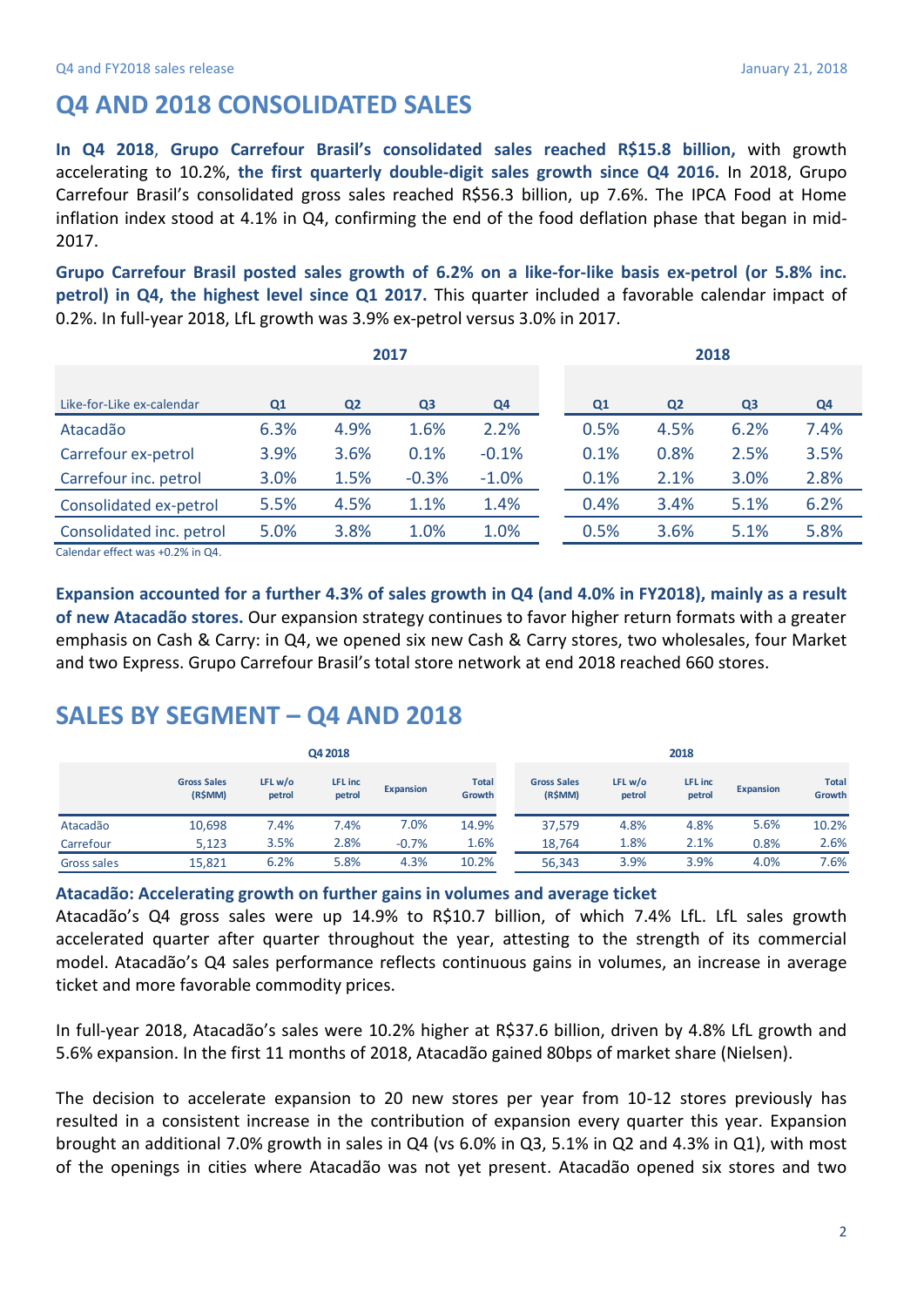wholesale operations in Q4, for a total of 20 stores and four wholesales in 2018, an increase of almost 14% in sales area.

The 20 openings were well distributed over the year, creating optimal conditions for each opening and enabling us to maintain this expansion pace in the long run.



<sup>(\*)</sup> total growth includes the calendar effect of each quarter

#### **Carrefour Retail: Successful commercial initiatives, double-digit convenience LfL growth and strong performance in e-commerce**

In Q4, Carrefour LfL sales ex-petrol were up 3.5% and total sales amounted to R\$5.1 billion, driven by successful commercial initiatives in hypermarkets, an improving trend in proximity formats and strong performance in e-commerce. In full-year 2018, Carrefour LfL sales, ex-petrol, were up 1.8% and total sales reached R\$18.8 billion.



### In our **hypermarkets**, we carried on implementing our differentiation strategy, further adapting our commercial offer and making significant new advances in the food transition initiated in January 2018. Food sales trend has been continuously improving, helped by the end of food deflation. Volumes at the recently repositioned hypermarket stores have been growing significantly above other stores, validating the decision taken in 2018 to adjust the value proposition of those stores.

In line with Carrefour Group's strategy of being the leader in the food transition for all, we continued to develop our private label offer, which already represented 11.1% of total food sales by year-end, a gain of 1.1 percentage points versus Q3 with double-digit LfL sales growth. As a reminder, our goal is to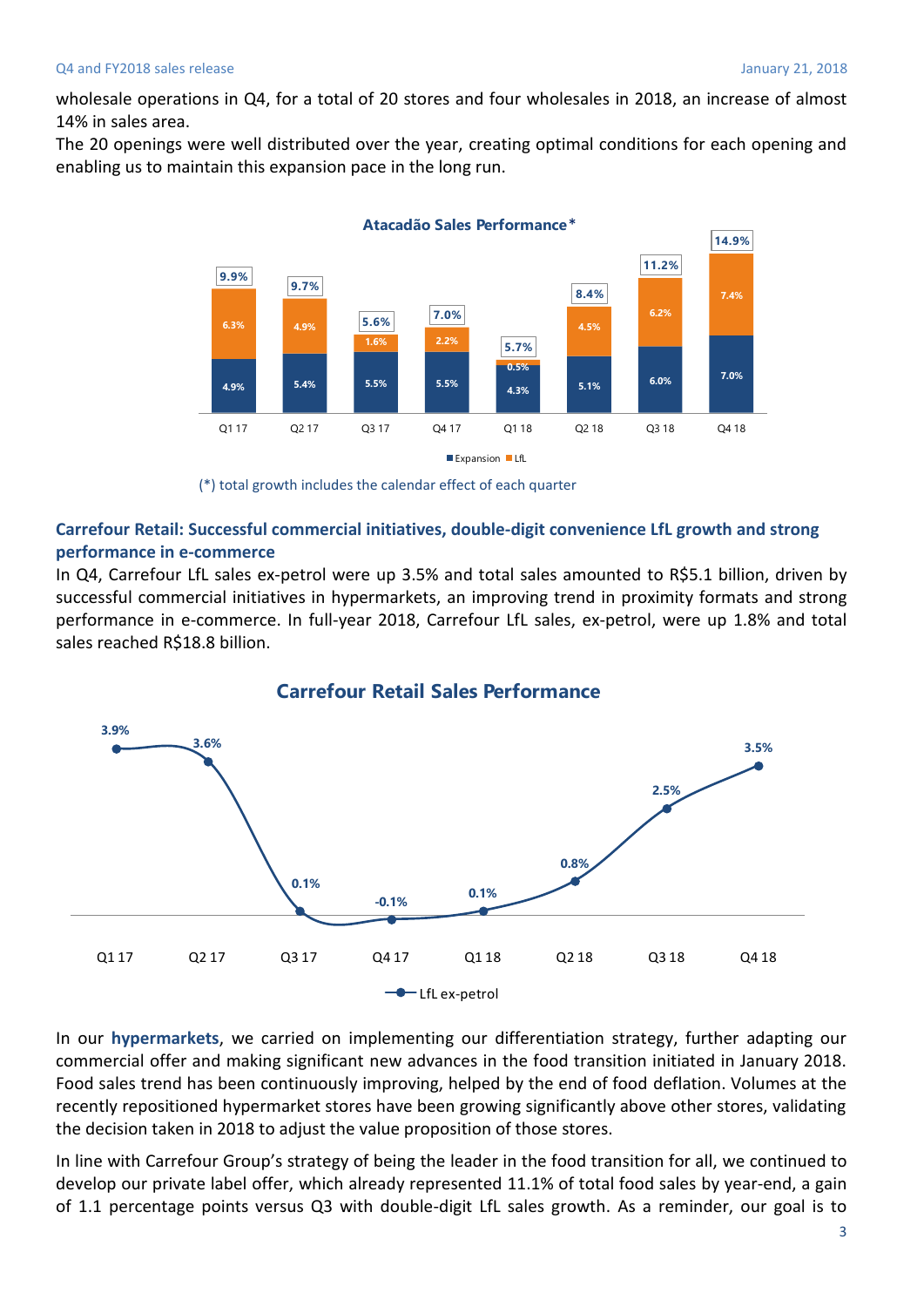#### Q4 and FY2018 sales release January 21, 2018

double the number of private label SKUs to 2,000 by 2022 and reach 20% of Carrefour's sales, with competitive prices. During 2018, we reinforced in-store communication at Carrefour hypermarkets, highlighting Carrefour's public commitment to offering fresh products at affordable prices.

Organic products grew 84% versus last year in Q4, driven by a broader offer, more competitive prices and dedicated in-store areas. We intend to grow our organic product sales to R\$ 500 million by 2022 from less than R\$ 50 million in 2018, notably through a revamped organic offer in all hypermarkets. In 2019, we plan to extend our food transition initiatives to our supermarkets (Bairro and Market) as well as to half of our Express stores.

Our **proximity strategy** continues to show progress, notably the **Market** banner launched in December 2017, whose performance is significantly above plan. The revamp of the commercial model of our convenience format, **Express**, with a renewed assortment, more fresh products and new services for customers (ATMs, payment of bills) resulted in double-digit LfL growth in Q4 and market share gains.

#### **E-commerce and Digital initiatives**

E-commerce was the fastest-growing format within Carrefour Retail in Q4 thanks to a **strong Black Friday and even stronger December sales**. GMV grew five times faster than the industry (source: E-bit) in Q4 2018 with sales up **110%**. 1P sales represents **10.4% of Carrefour Retail's sales**, ex-petrol, compared with 5.8% in Q4 2017. The number of visitors, orders and average ticket all grew strongly during the quarter versus last year. Top selling products in this year's Black Friday included notebooks, printers and smartphones. Marketplace sales represented 20% of GMV during Black Friday. Food ecommerce debuted its first Black Friday with strong sales.

Q4 e-commerce highlights included:

- (i) **GMV** strongly outperformed the industry with sales **up 110%** in Q4. Own sales were up 83% year-on-year in Q4, fueled by a strong Black Friday and an even stronger December performance. The growth of our consolidated average ticket (+19% YoY) and number of orders (+77% YoY) was also significantly above the industry average. **Our marketplace accounted for 19% of total GMV in Q4** and 16% in the full-year 2018. The number of sellers and SKUs continues to grow at a fast pace to 1,500 sellers (vs. 75 sellers in Q4 2017) and 1.6 million SKUs in our marketplace at year-end;
- (ii) **Click & Collect:** Click & Collect was available at all of our hypermarket stores at year-end. We will further develop Click & Collect in 2019 by adding third-party locations as pick-up points and expanding pick-up points to other formats such as Market and Express. Only a few months after implementation, **our customers are showing strong interest for this new service, as demonstrated by various KPIs:** 25% of the smartphones sold online are collected in stores, 33% of customers collecting items that were purchased online also shop at the store and the average Click & Collect ticket is 35% higher than the online average ticket. The Net Promoter Score (NPS) remains high, above 70%, attesting to the good service experience offered by Carrefour.
- (iii) **Drive:** In Q4, we added 8 more drives in the state of São Paulo, totaling 10 Drives at year-end 2018. Drive **already accounts for 28% of our food-ecommerce sales**. NPS for Drive orders also stands at a very high level, slightly above 75%.
- (iv) **Meu Carrefour:** Since the launch in October of our CRM program, we have significantly increased the percentage of identified customers in our stores to about 67% in December from 25% in March 2018. Our customer base at year-end 2018 was **13.4 million customers**,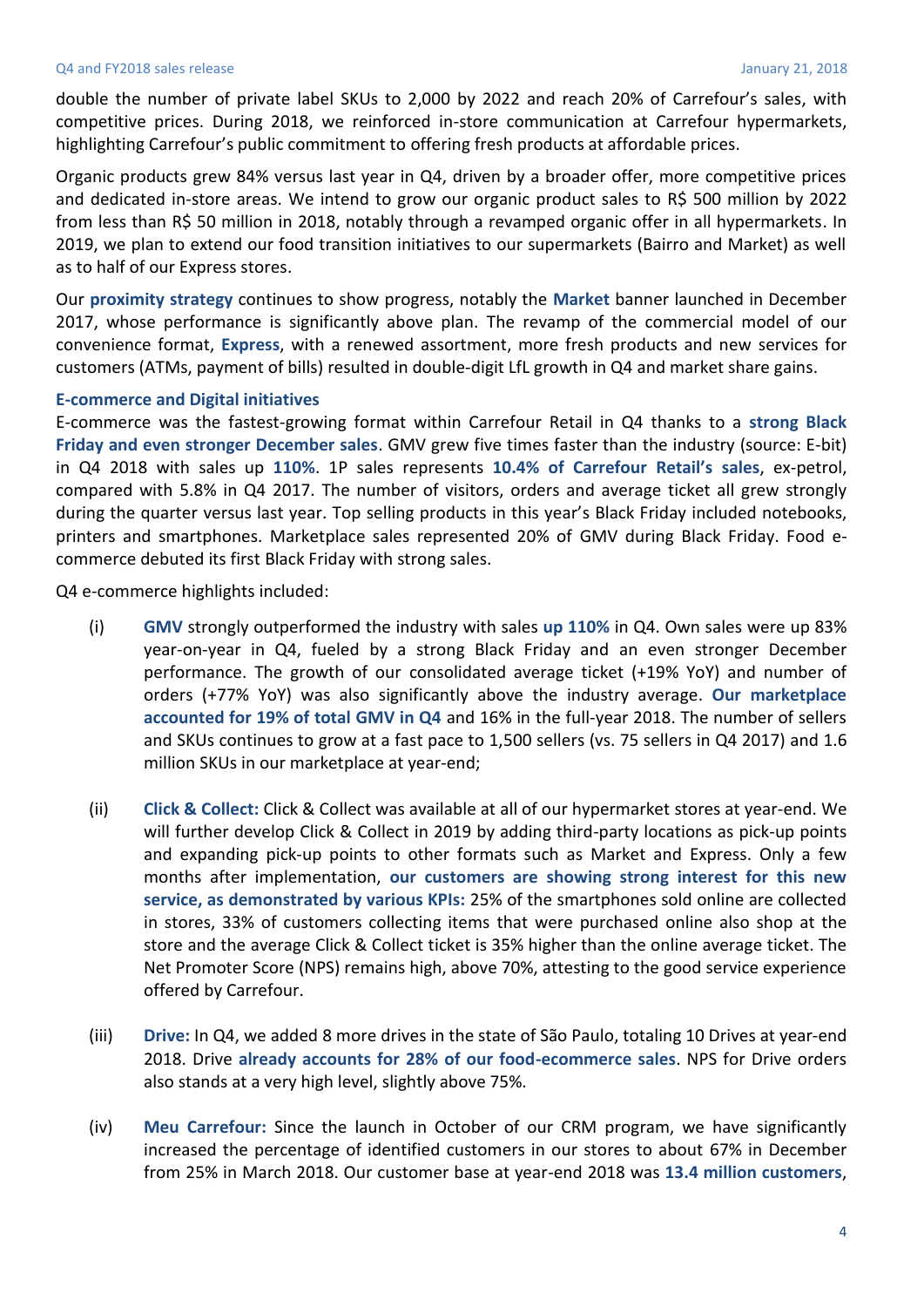a significant increase since the launch of the program, with roughly 2 million apps downloaded.

#### **Banco CSF: Strong billings in Q4, with Atacadão cards already accounting for 24% of total**

In Q4, Banco CSF's total billings rose by 25.5% to about R\$7.5 billion, an increase of R\$1.5 billion. Carrefour credit card billings were up 13.5% to R\$5.6 billion. Atacadão credit card billings have been ramping up faster than expected in 2018 and reached R\$1.8 billion and accounted for 24% of total billings in Q4 vs. 16% in the same quarter last year.

| In R\$ million                        | Q4 18 | Q4 17 | Δ     | 2018   | 2017   | Δ       |
|---------------------------------------|-------|-------|-------|--------|--------|---------|
| <b>Billings Carrefour credit card</b> | 5,649 | 4,977 | 13.5% | 19,676 | 17,790 | 10.6%   |
| Billings Atacadão credit card         | 1.799 | 949   | 89.6% | 5,813  | 1.498  | 288.1%  |
| Other products*                       | 94    | 86    | 9.3%  | 363    | 375    | $-3.1%$ |
| <b>Total billings</b>                 | 7,543 | 6,012 | 25.5% | 25,852 | 19,663 | 31.5%   |
| <b>Total Credit portfolio</b>         | 8,382 | 6,288 | 33.3% | 8,382  | 6,288  | 33.3%   |

\*Other products include personal loans and payment of bills using the card

In the full-year 2018 total billings were up 31.5% to R\$25.9 billion. The total credit portfolio rose by 33.3% to R\$8.4 billion in the full-year and the number of cards totaled 8.0 million, with 1.6 million Atacadão cards. Overall credit quality, which has been very high over 2018, continued to improve in Q4.

In Q4, two important initiatives were unveiled to enhance the value proposition of the Carrefour card: (i) Atacadão started accepting the Carrefour card for payment and (ii) customers who make at least one purchase per month on any Carrefour with their card are exempted from the monthly installment of the annuity fees.

## **STORE NETWORK – Q4 2018**

In FY2018, we recorded 26 store openings, of which 20 Atacadão stores. Net of a few closures, our total selling area increased by 6.3%.

In Q4, we opened 6 Cash & Carry and 2 wholesale stores, 4 new Markets and 2 Express during the quarter. We closed 1 hypermarket in the city of Manaus and 5 Express stores.

| N° of stores              | <b>Dec.17</b> | <b>Openings</b> | <b>Closures</b> | <b>Dec.18</b> |
|---------------------------|---------------|-----------------|-----------------|---------------|
| Cash & Carry              | 146           | 20              |                 | 166           |
| Hypermarkets              | 103           |                 | $-3$            | 100           |
| Supermarkets              | 41            | 8               |                 | 49            |
| <b>Convenience Stores</b> | 119           | 6               | $-5$            | 120           |
| Wholesale                 | 23            | 4               |                 | 27            |
| <b>Drugstores</b>         | 126           |                 | $-2$            | 124           |
| <b>Gas Stations</b>       | 76            |                 | $-2$            | 74            |
| <b>Group</b>              | 634           | 38              | $-12$           | 660           |